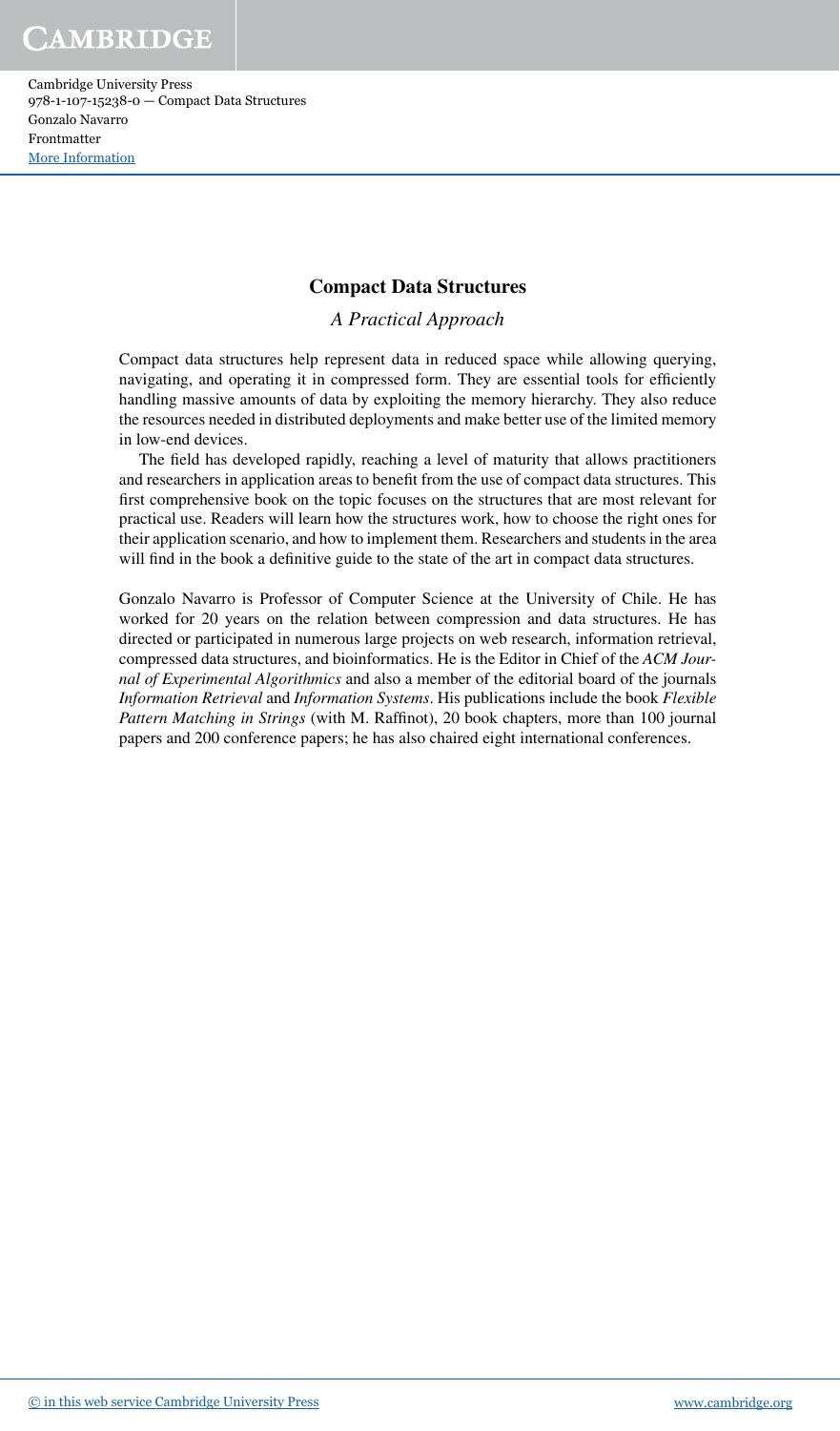# **Compact Data Structures**

### *A Practical Approach*

### **Gonzalo Navarro**

*Department of Computer Science, University of Chile*

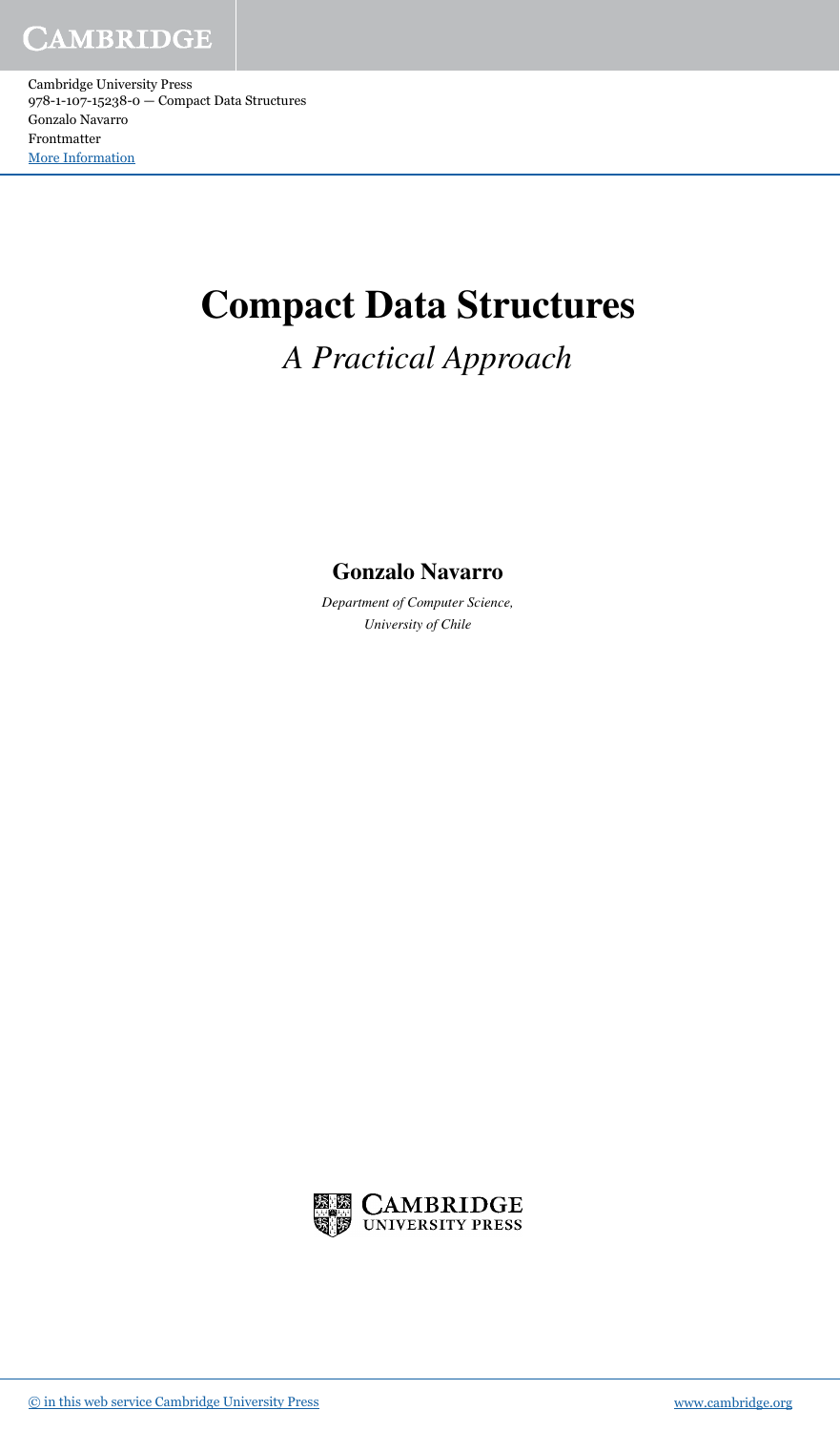Cambridge University Press 978-1-107-15238-0 — Compact Data Structures Gonzalo Navarro Frontmatter [More Information](www.cambridge.org/9781107152380)



One Liberty Plaza, 20th Floor, New York, NY 10006, USA

Cambridge University Press is part of the University of Cambridge.

It furthers the University's mission by disseminating knowledge in the pursuit of education, learning, and research at the highest international levels of excellence.

www.cambridge.org Information on this title: www.cambridge.org/9781107152380

© Gonzalo Navarro 2016

This publication is in copyright. Subject to statutory exception and to the provisions of relevant collective licensing agreements, no reproduction of any part may take place without the written permission of Cambridge University Press.

First published 2016

Printed in the United States of America by Sheridan Books, Inc.

A catalogue record for this publication is available from the British Library.

*Library of Congress Cataloging-in-Publication Data* Names: Navarro, Gonzalo, 1969– author. Title: Compact data structures : a practical approach / Gonzalo Navarro, Universidad de Chile. Description: New York, NY : University of Cambridge, [2016] | Includes bibliographical references and index. Identiiers: LCCN 2016023641 | ISBN 9781107152380 (hardback : alk. paper) Subjects: LCSH: Data structures (Computer science) | Computer algorithms. Classiication: LCC QA76.9.D35 N38 2016 | DDC 005.7/3–dc23 LC record available at https://lccn.loc.gov/2016023641

ISBN 978-1-107-15238-0 Hardback

Cambridge University Press has no responsibility for the persistence or accuracy of URLs for external or third-party Internet Web sites referred to in this publication and does not guarantee that any content on such Web sites is, or will remain, accurate or appropriate.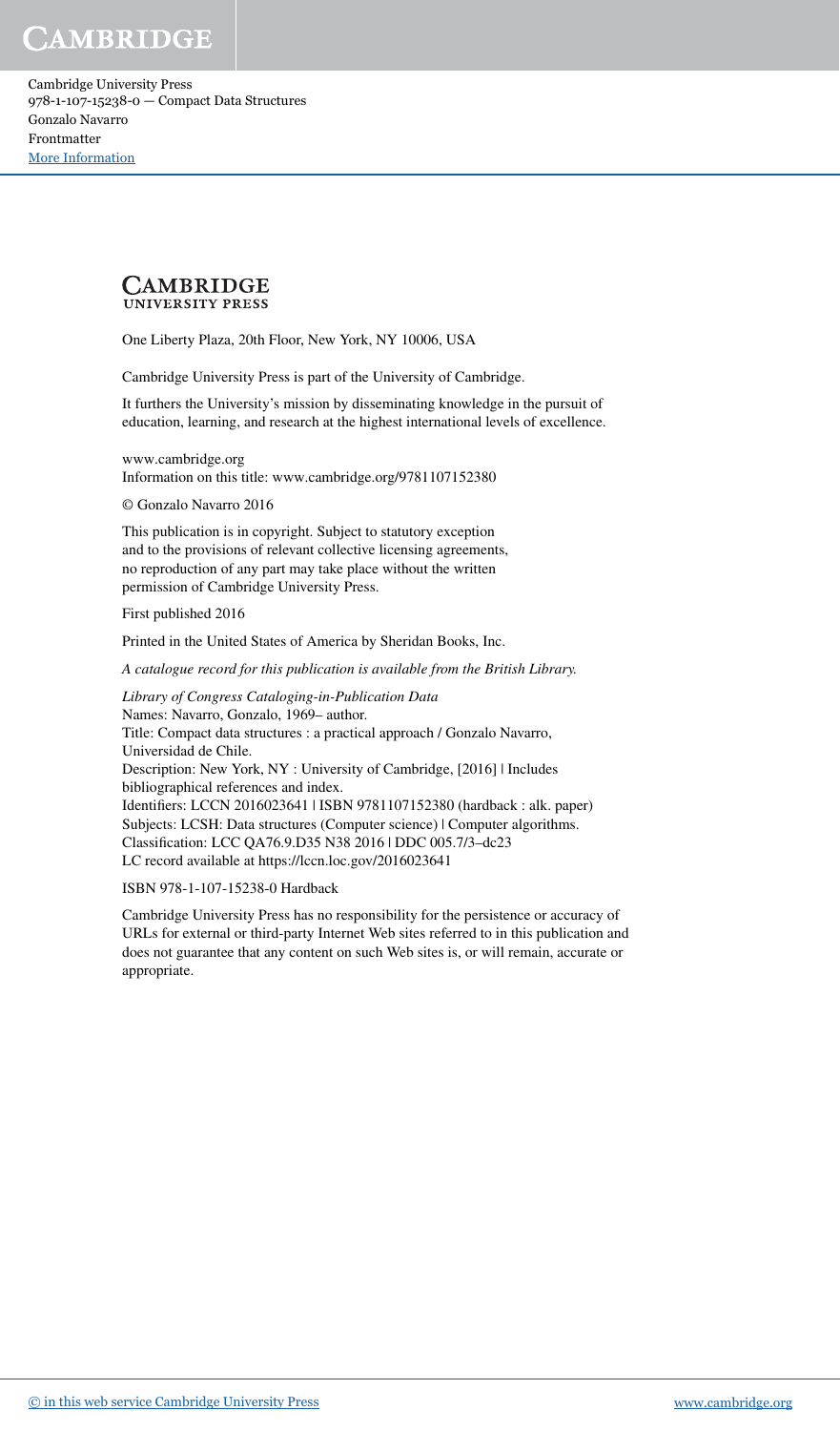> *A Aylén, Facundo y Martina, que aún me creen. A Betina, que aún me soporta.* A mi padre, a mi hermana, y a la memoria de mi madre.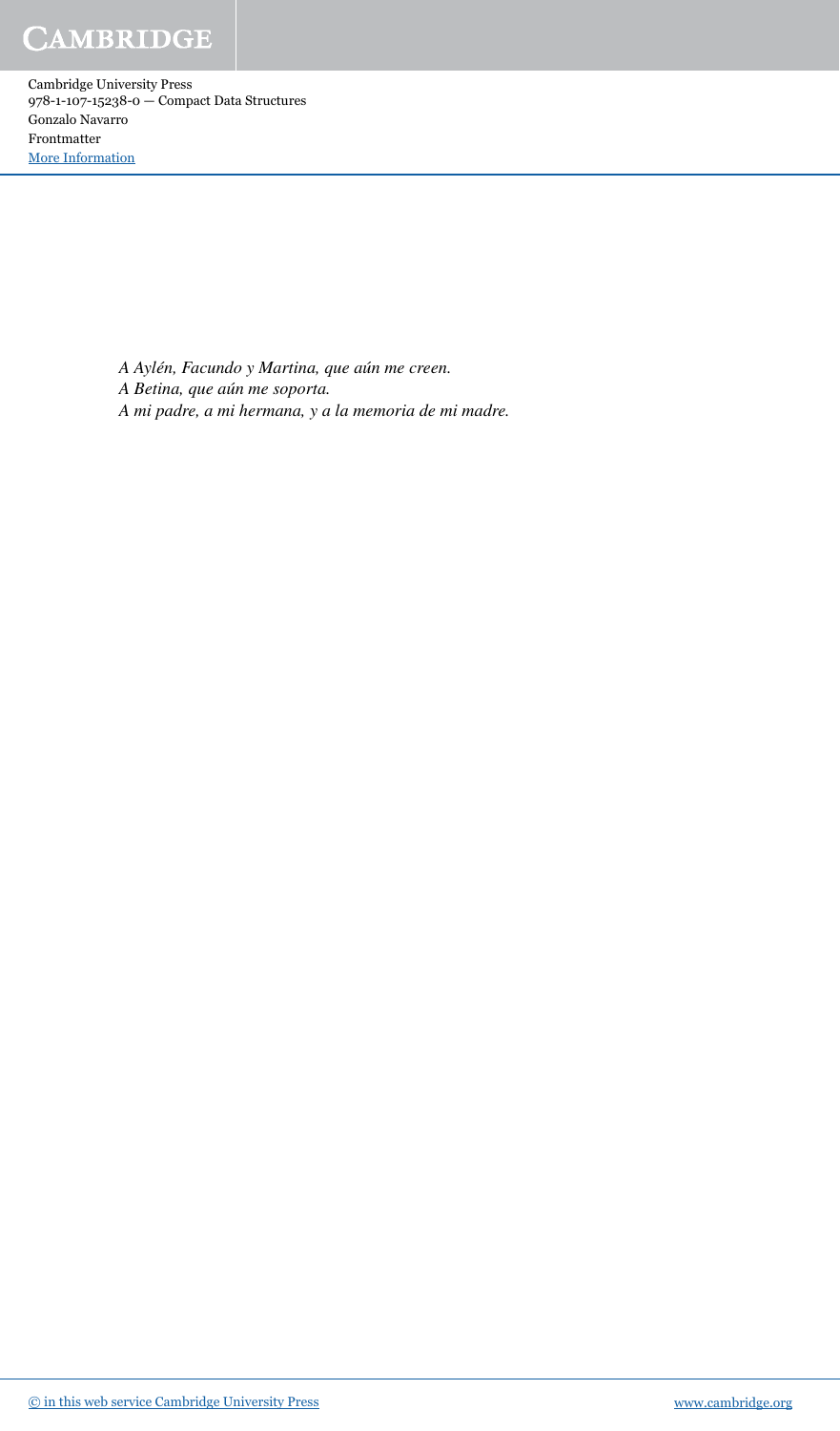## **Contents**

| List of Algorithms |                                          | <i>page</i> xiii |  |
|--------------------|------------------------------------------|------------------|--|
| Foreword           |                                          | xvii             |  |
|                    | Acknowledgments                          | xix              |  |
|                    | 1 Introduction                           | 1                |  |
| 1.1                | Why Compact Data Structures?             | $\mathbf{1}$     |  |
| 1.2                | Why This Book?                           | 3                |  |
| 1.3                | Organization                             | $\overline{4}$   |  |
| 1.4                | <b>Software Resources</b>                | 6                |  |
| 1.5                | <b>Mathematics and Notation</b>          | 7                |  |
| 1.6                | <b>Bibliographic Notes</b>               | 10               |  |
|                    | 2 Entropy and Coding                     | 14               |  |
| 2.1                | <b>Worst-Case Entropy</b>                | 14               |  |
| 2.2                | <b>Shannon Entropy</b>                   | 16               |  |
| 2.3                | <b>Empirical Entropy</b>                 | 17               |  |
|                    | 2.3.1 Bit Sequences                      | 18               |  |
|                    | 2.3.2 Sequences of Symbols               | 20               |  |
| 2.4                | High-Order Entropy                       | 21               |  |
| 2.5                | Coding                                   | 22               |  |
| 2.6                | Huffman Codes                            | 25               |  |
|                    | 2.6.1 Construction                       | 25               |  |
|                    | 2.6.2 Encoding and Decoding              | 26               |  |
|                    | 2.6.3 Canonical Huffman Codes            | 27               |  |
|                    | <b>2.6.4</b> Better than Huffman         | 30               |  |
| 2.7                | Variable-Length Codes for Integers       | 30               |  |
| 2.8                | Jensen's Inequality                      | 33               |  |
| 2.9                | Application: Positional Inverted Indexes | 35               |  |
| 2.10               | Summary                                  | 36               |  |
| 2.11               | <b>Bibliographic Notes</b>               |                  |  |

ī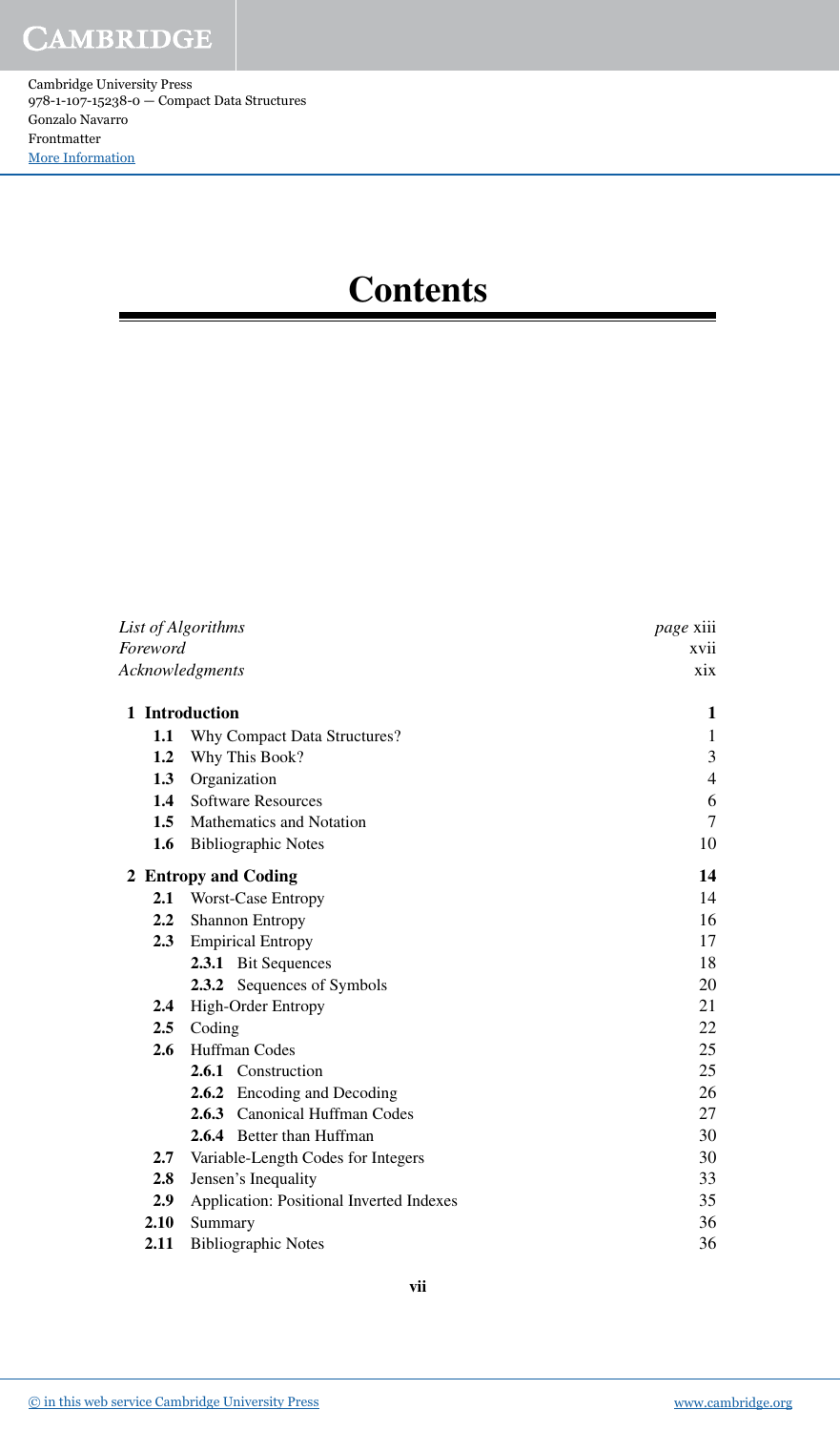Cambridge University Press 978-1-107-15238-0 — Compact Data Structures Gonzalo Navarro Frontmatter [More Information](www.cambridge.org/9781107152380)

#### **viii contents**

| 3 Arrays                             |                       |                                                          | 39  |
|--------------------------------------|-----------------------|----------------------------------------------------------|-----|
| 3.1                                  |                       | <b>Elements of Fixed Size</b>                            | 40  |
| <b>3.2</b> Elements of Variable Size |                       |                                                          | 45  |
|                                      |                       | <b>3.2.1</b> Sampled Pointers                            | 46  |
|                                      |                       | 3.2.2 Dense Pointers                                     | 47  |
|                                      | 3.3 Partial Sums      |                                                          | 48  |
|                                      | 3.4 Applications      |                                                          | 49  |
|                                      |                       | <b>3.4.1</b> Constant-Time Array Initialization          | 49  |
|                                      |                       | <b>3.4.2</b> Direct Access Codes                         | 53  |
|                                      |                       | 3.4.3 Elias-Fano Codes                                   | 57  |
|                                      |                       | 3.4.4 Differential Encodings and Inverted Indexes        | 59  |
|                                      |                       | <b>3.4.5</b> Compressed Text Collections                 | 59  |
|                                      | 3.5 Summary           |                                                          | 61  |
|                                      |                       | 3.6 Bibliographic Notes                                  | 61  |
|                                      | <b>4 Bitvectors</b>   |                                                          | 64  |
|                                      | 4.1 Access            |                                                          | 65  |
|                                      |                       | 4.1.1 Zero-Order Compression                             | 65  |
|                                      |                       | 4.1.2 High-Order Compression                             | 71  |
| 4.2                                  | Rank                  |                                                          | 73  |
|                                      |                       | 4.2.1 Sparse Sampling                                    | 73  |
|                                      |                       | 4.2.2 Constant Time                                      | 74  |
|                                      |                       | 4.2.3 Rank on Compressed Bitvectors                      | 76  |
| 4.3                                  | <b>Select</b>         |                                                          | 78  |
|                                      |                       | 4.3.1 A Simple Heuristic                                 | 78  |
|                                      |                       | <b>4.3.2</b> An $\mathcal{O}(\log \log n)$ Time Solution | 80  |
|                                      |                       | 4.3.3 Constant Time                                      | 81  |
|                                      |                       | 4.4 Very Sparse Bitvectors                               | 82  |
|                                      |                       | 4.4.1 Constant-Time Select                               | 83  |
|                                      |                       | 4.4.2 Solving Rank                                       | 83  |
|                                      |                       | 4.4.3 Bitvectors with Runs                               | 86  |
| 4.5                                  |                       | Applications                                             | 87  |
|                                      |                       | 4.5.1 Partial Sums Revisited                             | 87  |
|                                      |                       | <b>4.5.2</b> Predecessors and Successors                 | 89  |
|                                      |                       | 4.5.3 Dictionaries, Sets, and Hashing                    | 91  |
| 4.6                                  | Summary               |                                                          | 98  |
| 4.7                                  |                       | <b>Bibliographic Notes</b>                               | 98  |
|                                      | <b>5</b> Permutations |                                                          | 103 |
| 5.1                                  |                       | <b>Inverse Permutations</b>                              | 103 |
| 5.2                                  |                       | Powers of Permutations                                   | 106 |
| 5.3                                  |                       | <b>Compressible Permutations</b>                         | 108 |
| 5.4                                  |                       | Applications                                             | 115 |
|                                      |                       | <b>5.4.1</b> Two-Dimensional Points                      | 115 |
|                                      |                       | <b>5.4.2</b> Inverted Indexes Revisited                  | 116 |
| 5.5                                  | Summary               |                                                          | 117 |
| <b>Bibliographic Notes</b><br>5.6    |                       |                                                          | 117 |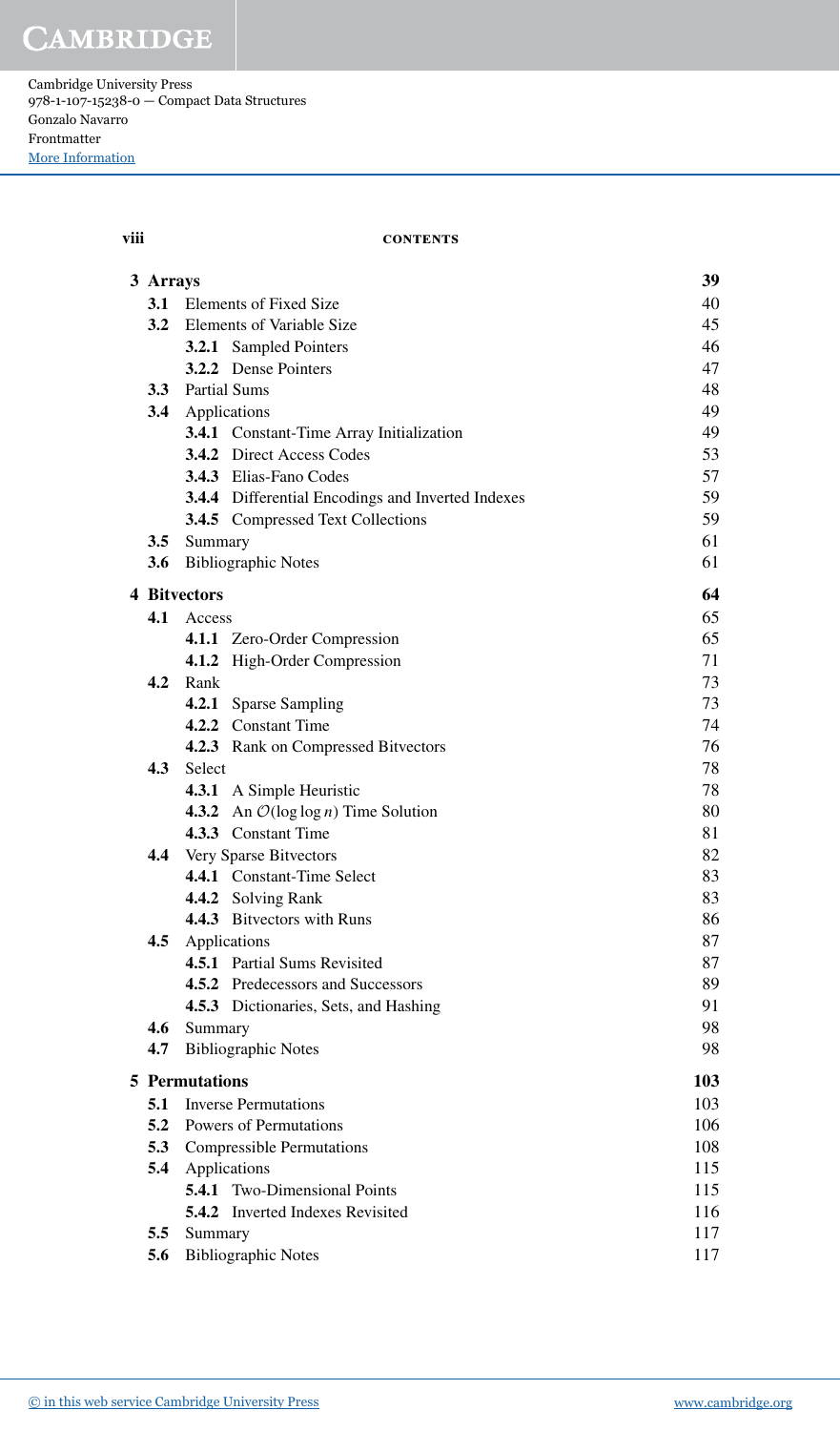Cambridge University Press 978-1-107-15238-0 — Compact Data Structures Gonzalo Navarro Frontmatter [More Information](www.cambridge.org/9781107152380)

#### **contents ix**

|         | <b>6</b> Sequences        |                                                    | 120        |
|---------|---------------------------|----------------------------------------------------|------------|
| 6.1     | <b>Using Permutations</b> |                                                    |            |
|         |                           | 6.1.1 Chunk-Level Granularity                      | 121<br>121 |
|         |                           | <b>6.1.2</b> Operations within a Chunk             | 123        |
|         |                           | 6.1.3 Construction                                 | 126        |
|         |                           | <b>6.1.4</b> Space and Time                        | 127        |
|         |                           | <b>6.2</b> Wavelet Trees                           | 128        |
|         |                           | 6.2.1 Structure                                    | 128        |
|         |                           | <b>6.2.2</b> Solving Rank and Select               | 132        |
|         |                           | 6.2.3 Construction                                 | 134        |
|         |                           | <b>6.2.4</b> Compressed Wavelet Trees              | 136        |
|         |                           | 6.2.5 Wavelet Matrices                             | 139        |
|         |                           | <b>6.3</b> Alphabet Partitioning                   | 150        |
| 6.4     |                           | Applications                                       | 155        |
|         |                           | <b>6.4.1</b> Compressible Permutations Again       | 155        |
|         |                           | <b>6.4.2</b> Compressed Text Collections Revisited | 157        |
|         |                           | <b>6.4.3</b> Non-positional Inverted Indexes       | 157        |
|         |                           | <b>6.4.4</b> Range Quantile Queries                | 159        |
|         |                           | 6.4.5 Revisiting Arrays of Variable-Length Cells   | 160        |
| 6.5     | Summary                   |                                                    | 161        |
| 6.6     |                           | <b>Bibliographic Notes</b>                         | 162        |
|         | <b>7</b> Parentheses      |                                                    | 167        |
| 7.1     |                           | A Simple Implementation                            | 170        |
|         |                           | 7.1.1 Range Min-Max Trees                          | 170        |
|         |                           | 7.1.2 Forward and Backward Searching               | 175        |
|         |                           | 7.1.3 Range Minima and Maxima                      | 180        |
|         |                           | 7.1.4 Rank and Select Operations                   | 188        |
| 7.2     |                           | Improving the Complexity                           | 188        |
|         |                           | 7.2.1 Queries inside Buckets                       | 190        |
|         |                           | 7.2.2 Forward and Backward Searching               | 191        |
|         |                           | 7.2.3 Range Minima and Maxima                      | 196        |
|         |                           | <b>7.2.4</b> Rank and Select Operations            | 200        |
| 7.3     |                           | Multi-Parenthesis Sequences                        | 200        |
|         |                           | 7.3.1 Nearest Marked Ancestors                     | 201        |
| 7.4     |                           | Applications                                       | 202        |
|         |                           | 7.4.1 Succinct Range Minimum Queries               | 202        |
|         |                           | 7.4.2 XML Documents                                | 204        |
| 7.5     | Summary                   |                                                    | 207        |
| 7.6     |                           | <b>Bibliographic Notes</b>                         | 207        |
| 8 Trees |                           |                                                    | 211        |
| 8.1     |                           | LOUDS: A Simple Representation                     | 212        |
|         |                           | 8.1.1 Binary and Cardinal Trees                    | 219        |
| 8.2     |                           | <b>Balanced Parentheses</b>                        | 222        |
|         |                           | 8.2.1 Binary Trees Revisited                       | 228        |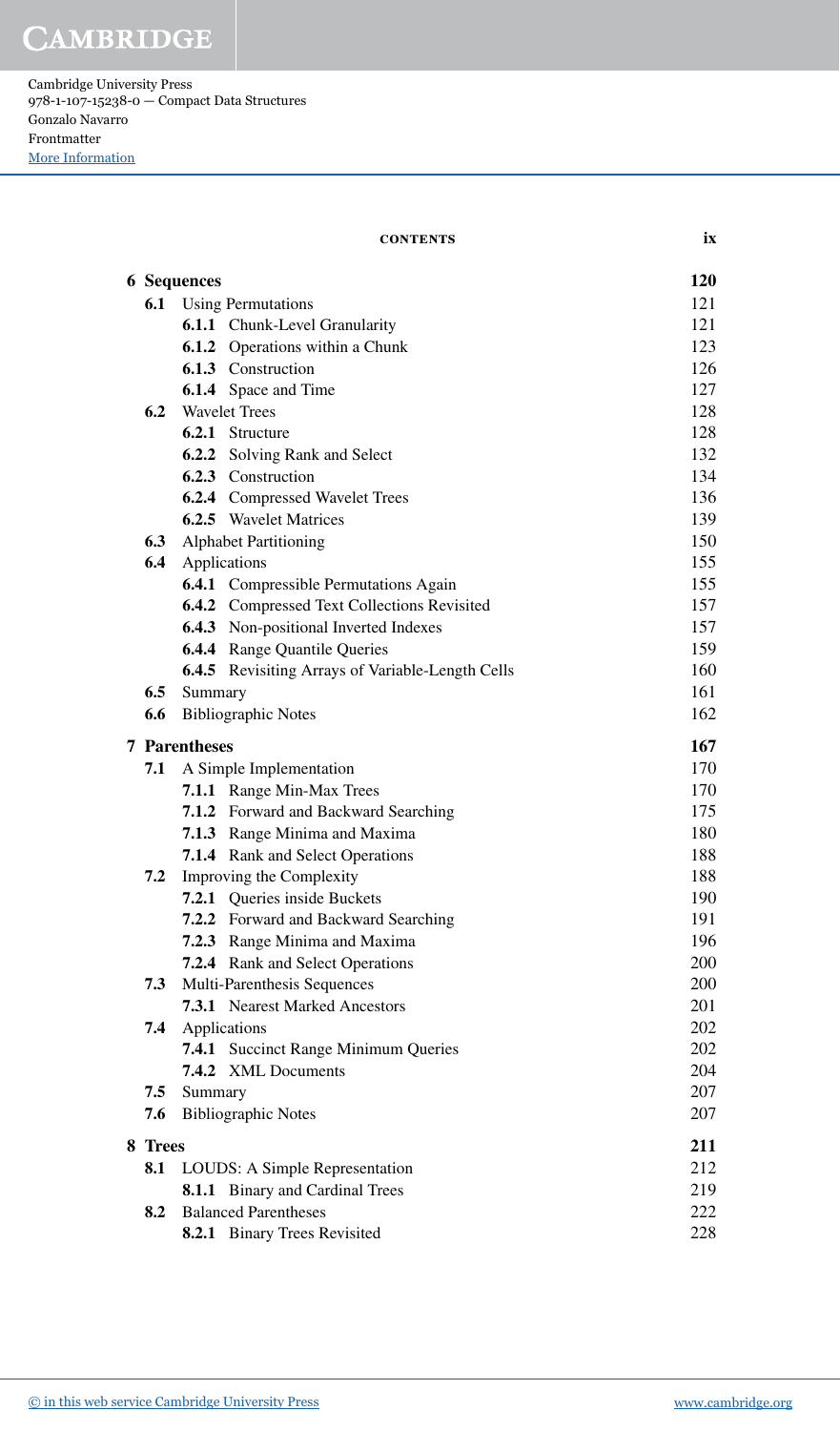Cambridge University Press 978-1-107-15238-0 — Compact Data Structures Gonzalo Navarro Frontmatter [More Information](www.cambridge.org/9781107152380)

| X | <b>CONTENTS</b> |
|---|-----------------|
|   |                 |

| 8.3      |                      | <b>DFUDS</b> Representation             | 233 |
|----------|----------------------|-----------------------------------------|-----|
|          |                      | 8.3.1 Cardinal Trees Revisited          | 240 |
| 8.4      | <b>Labeled Trees</b> |                                         | 241 |
| 8.5      | Applications         |                                         | 245 |
|          |                      | 8.5.1 Routing in Minimum Spanning Trees | 246 |
|          |                      | 8.5.2 Grammar Compression               | 248 |
|          |                      | <b>8.5.3</b> Tries                      | 252 |
|          |                      | 8.5.4 LZ78 Compression                  | 259 |
|          |                      | 8.5.5 XML and XPath                     | 262 |
|          |                      | 8.5.6 Treaps                            | 264 |
|          |                      | <b>8.5.7</b> Integer Functions          | 266 |
| 8.6      | Summary              |                                         | 272 |
| 8.7      |                      | <b>Bibliographic Notes</b>              | 272 |
| 9 Graphs |                      |                                         | 279 |
| 9.1      |                      | General Graphs                          | 281 |
|          |                      | 9.1.1 Using Bitvectors                  | 281 |
|          |                      | 9.1.2 Using Sequences                   | 281 |
|          |                      | 9.1.3 Undirected Graphs                 | 284 |
|          |                      | 9.1.4 Labeled Graphs                    | 285 |
|          |                      | 9.1.5 Construction                      | 289 |
| 9.2      |                      | <b>Clustered Graphs</b>                 | 291 |
|          |                      | 9.2.1 $K^2$ -Tree Structure             | 291 |
|          |                      | 9.2.2 Queries                           | 292 |
|          |                      | 9.2.3 Reducing Space                    | 294 |
|          |                      | 9.2.4 Construction                      | 296 |
| 9.3      |                      | $K$ -Page Graphs                        | 296 |
|          |                      | 9.3.1 One-Page Graphs                   | 297 |
|          |                      | 9.3.2 $K$ -Page Graphs                  | 299 |
|          |                      | 9.3.3 Construction                      | 307 |
| 9.4      | Planar Graphs        |                                         | 307 |
|          |                      | 9.4.1 Orderly Spanning Trees            | 308 |
|          |                      | 9.4.2 Triangulations                    | 315 |
|          |                      | 9.4.3 Construction                      | 317 |
| 9.5      | Applications         |                                         | 327 |
|          | 9.5.1                | <b>Binary Relations</b>                 | 327 |
|          | 9.5.2                | <b>RDF</b> Datasets                     | 328 |
|          | 9.5.3                | <b>Planar Routing</b>                   | 330 |
|          |                      | 9.5.4 Planar Drawings                   | 336 |
| 9.6      | Summary              |                                         | 338 |
| 9.7      |                      | <b>Bibliographic Notes</b>              | 338 |
| 10 Grids |                      | 347                                     |     |
| 10.1     | <b>Wavelet Trees</b> |                                         | 348 |
|          |                      | 10.1.1 Counting                         | 350 |
|          | 10.1.2               | Reporting                               | 353 |
|          |                      | 10.1.3 Sorted Reporting                 | 355 |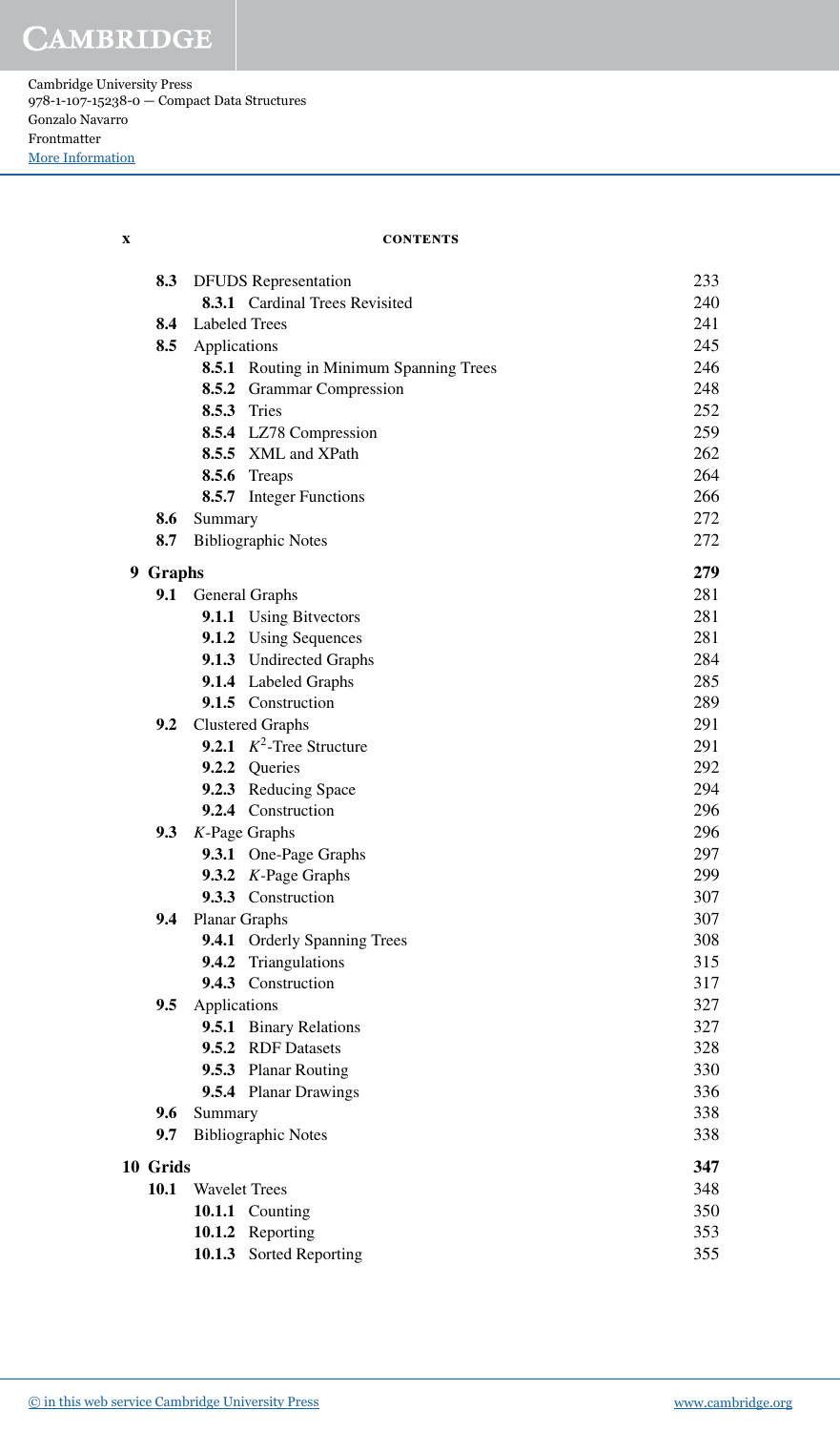Cambridge University Press 978-1-107-15238-0 — Compact Data Structures Gonzalo Navarro Frontmatter [More Information](www.cambridge.org/9781107152380)

#### **contents xi**

|          | 10.2 $K^2$ -Trees   |                                                      | 357 |
|----------|---------------------|------------------------------------------------------|-----|
|          |                     | 10.2.1 Reporting                                     | 359 |
|          |                     | 10.3 Weighted Points                                 | 362 |
|          |                     | 10.3.1 Wavelet Trees                                 | 362 |
|          |                     | 10.3.2 $K^2$ -Trees                                  | 365 |
|          |                     | 10.4 Higher Dimensions                               | 371 |
|          | 10.5 Applications   |                                                      | 372 |
|          |                     | 10.5.1 Dominating Points                             | 372 |
|          |                     | 10.5.2 Geographic Information Systems                | 373 |
|          |                     | 10.5.3 Object Visibility                             | 377 |
|          |                     | 10.5.4 Position-Restricted Searches on Suffix Arrays | 379 |
|          |                     | 10.5.5 Searching for Fuzzy Patterns                  | 380 |
|          |                     | 10.5.6 Indexed Searching in Grammar-Compressed Text  | 382 |
|          | 10.6 Summary        |                                                      | 388 |
| 10.7     |                     | <b>Bibliographic Notes</b>                           | 388 |
| 11 Texts |                     |                                                      | 395 |
|          |                     | 11.1 Compressed Suffix Arrays                        | 397 |
|          |                     | 11.1.1 Replacing A with $\Psi$                       | 398 |
|          |                     | 11.1.2 Compressing $\Psi$                            | 399 |
|          |                     | 11.1.3 Backward Search                               | 401 |
|          |                     | 11.1.4 Locating and Displaying                       | 403 |
| 11.2     | The FM-Index        |                                                      | 406 |
|          |                     | 11.3 High-Order Compression                          | 409 |
|          |                     | 11.3.1 The Burrows-Wheeler Transform                 | 409 |
|          |                     | 11.3.2 High-Order Entropy                            | 410 |
|          |                     | 11.3.3 Partitioning L into Uniform Chunks            | 413 |
|          |                     | 11.3.4 High-Order Compression of $\Psi$              | 414 |
| 11.4     | Construction        |                                                      | 415 |
|          |                     | 11.4.1 Suffix Array Construction                     | 415 |
|          |                     | 11.4.2 Building the BWT                              | 416 |
|          |                     | 11.4.3 Building $\Psi$                               | 418 |
| 11.5     | <b>Suffix Trees</b> |                                                      | 419 |
|          |                     | 11.5.1 Longest Common Prefixes                       | 419 |
|          |                     | 11.5.2 Suffix Tree Operations                        | 420 |
|          |                     | 11.5.3 A Compact Representation                      | 424 |
|          |                     | 11.5.4 Construction                                  | 426 |
| 11.6     | Applications        |                                                      | 429 |
|          |                     | 11.6.1 Finding Maximal Substrings of a Pattern       | 429 |
|          |                     | 11.6.2 Labeled Trees Revisited                       | 432 |
|          |                     | 11.6.3 Document Retrieval                            | 438 |
|          |                     | 11.6.4 XML Retrieval Revisited                       | 441 |
| 11.7     | Summary             |                                                      | 442 |
| 11.8     |                     | <b>Bibliographic Notes</b>                           | 442 |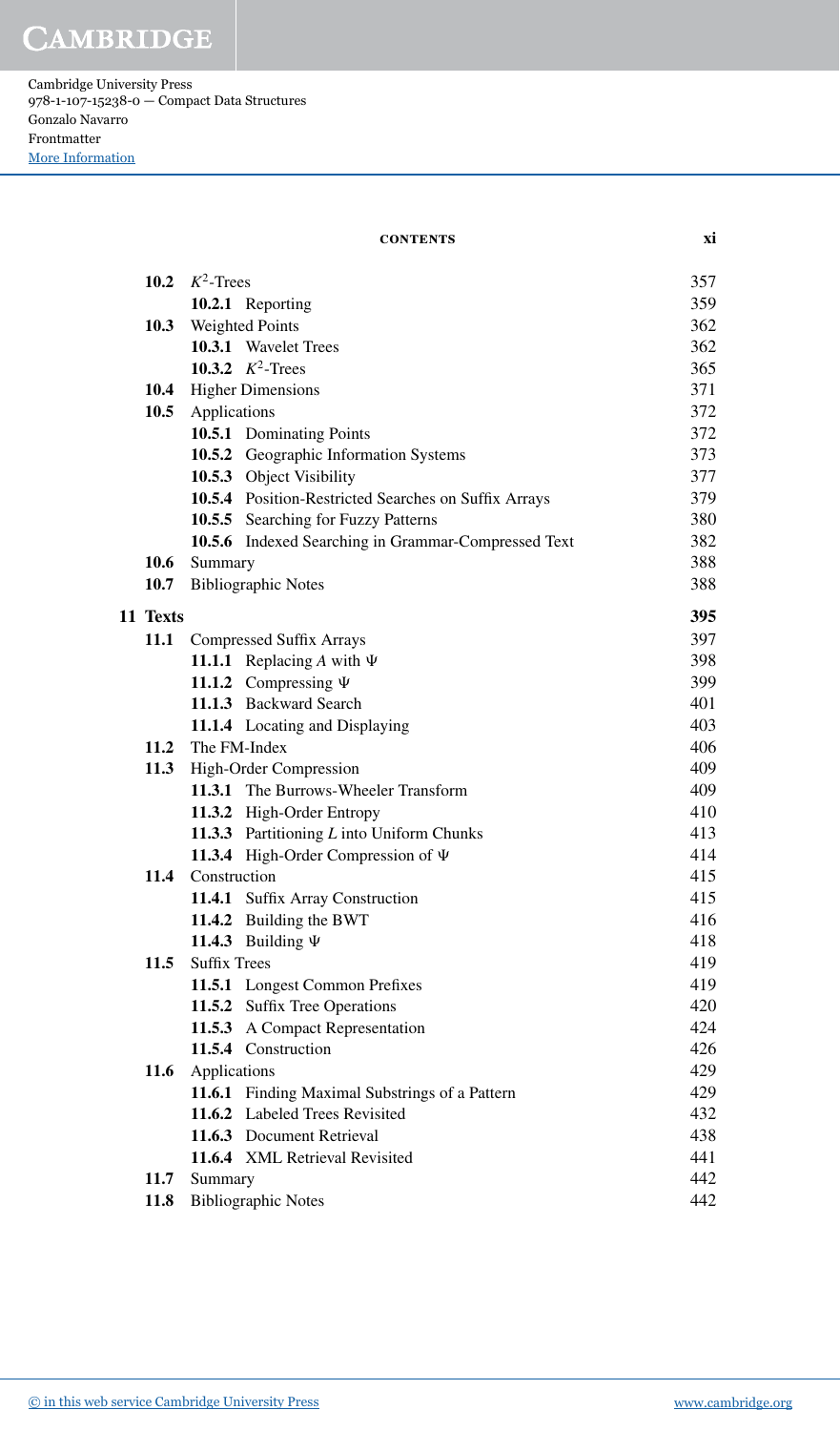Cambridge University Press 978-1-107-15238-0 — Compact Data Structures Gonzalo Navarro Frontmatter [More Information](www.cambridge.org/9781107152380)

### **xii contents**

|      |                         | <b>12 Dynamic Structures</b>              | 450 |
|------|-------------------------|-------------------------------------------|-----|
| 12.1 | <b>Bitvectors</b>       |                                           | 450 |
|      |                         | 12.1.1 Solving Queries                    | 452 |
|      |                         | 12.1.2 Handling Updates                   | 452 |
|      |                         | 12.1.3 Compressed Bitvectors              | 461 |
| 12.2 |                         | Arrays and Partial Sums                   | 463 |
| 12.3 | Sequences               |                                           | 465 |
| 12.4 | <b>Trees</b>            |                                           | 467 |
|      |                         | 12.4.1 LOUDS Representation               | 469 |
|      |                         | 12.4.2 BP Representation                  | 472 |
|      |                         | 12.4.3 DFUDS Representation               | 474 |
|      |                         | 12.4.4 Dynamic Range Min-Max Trees        | 476 |
|      |                         | 12.4.5 Labeled Trees                      | 479 |
| 12.5 |                         | Graphs and Grids                          | 480 |
|      |                         | 12.5.1 Dynamic Wavelet Matrices           | 480 |
|      |                         | 12.5.2 Dynamic $k^2$ -Trees               | 482 |
| 12.6 | <b>Texts</b>            |                                           | 485 |
|      |                         | 12.6.1 Insertions                         | 485 |
|      |                         | 12.6.2 Document Identifiers               | 486 |
|      |                         | 12.6.3 Samplings                          | 486 |
|      |                         | 12.6.4 Deletions                          | 490 |
|      |                         | 12.7 Memory Allocation                    | 492 |
| 12.8 | Summary                 |                                           | 494 |
| 12.9 |                         | <b>Bibliographic Notes</b>                | 494 |
|      | <b>13 Recent Trends</b> |                                           | 501 |
| 13.1 |                         | <b>Encoding Data Structures</b>           | 502 |
|      |                         | 13.1.1 Effective Entropy                  | 502 |
|      |                         | 13.1.2 The Entropy of RMQs                | 503 |
|      |                         | 13.1.3 Expected Effective Entropy         | 504 |
|      |                         | 13.1.4 Other Encoding Problems            | 504 |
| 13.2 |                         | <b>Repetitive Text Collections</b>        | 508 |
|      |                         | 13.2.1 Lempel-Ziv Compression             | 509 |
|      |                         | 13.2.2 Lempel-Ziv Indexing                | 513 |
|      |                         | 13.2.3 Faster and Larger Indexes          | 516 |
|      |                         | 13.2.4 Compressed Suffix Arrays and Trees | 519 |
| 13.3 |                         | Secondary Memory                          | 523 |
|      |                         | 13.3.1 Bitvectors                         | 524 |
|      | 13.3.2                  | Sequences                                 | 527 |
|      | 13.3.3 Trees            |                                           | 528 |
|      |                         | 13.3.4 Grids and Graphs                   | 530 |
|      | 13.3.5 Texts            |                                           | 534 |
|      |                         |                                           |     |

*Index* 549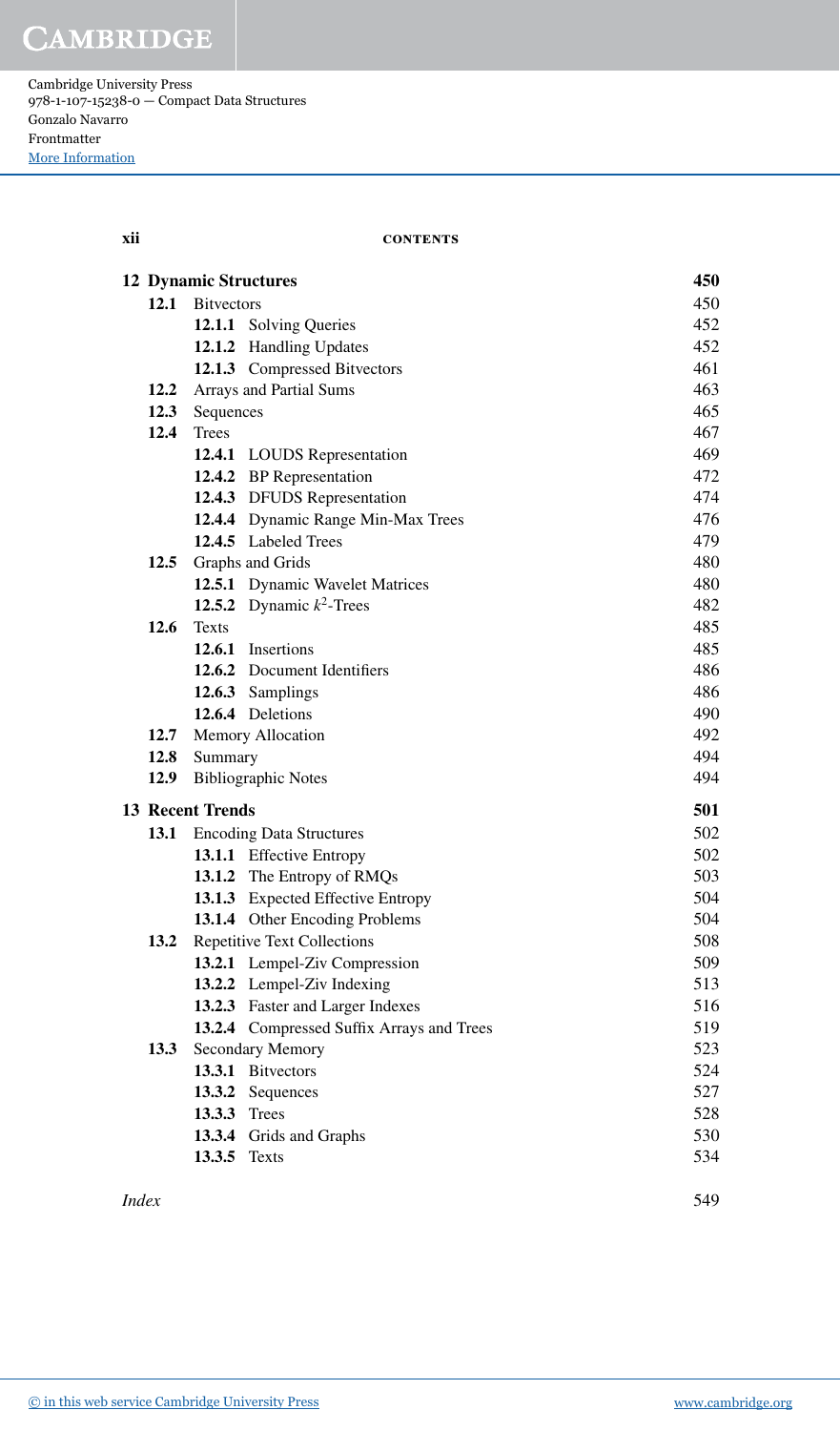# **List of Algorithms**

| 2.1 | Building a prefix code given the desired lengths            | page 24 |
|-----|-------------------------------------------------------------|---------|
| 2.2 | Building a Huffman tree                                     | 27      |
| 2.3 | Building a Canonical Huffman code representation            | 29      |
| 2.4 | Reading a symbol with a Canonical Huffman code              | 29      |
| 2.5 | Various integer encodings                                   | 34      |
| 3.1 | Reading and writing on bit arrays                           | 41      |
| 3.2 | Reading and writing on fixed-length cell arrays             | 44      |
| 3.3 | Manipulating initializable arrays                           | 52      |
| 3.4 | Reading from a direct access code representation            | 55      |
| 3.5 | Creating direct access codes from an array                  | 56      |
| 3.6 | Finding optimal piece lengths for direct access codes       | 58      |
| 3.7 | Intersection of inverted lists                              | 60      |
| 4.1 | Encoding and decoding bit blocks as pairs $(c, o)$          | 67      |
| 4.2 | Answering access on compressed bitvectors                   | 69      |
| 4.3 | Answering rank with sparse sampling                         | 74      |
| 4.4 | Answering rank with dense sampling                          | 75      |
| 4.5 | Answering rank on compressed bitvectors                     | 77      |
| 4.6 | Answering select with sparse sampling                       | 80      |
| 4.7 | Building the select structures                              | 82      |
| 4.8 | Answering select and rank on very sparse bitvectors         | 85      |
| 4.9 | Building the structures for very sparse bitvectors          | 86      |
|     | 4.10 Building a perfect hash function                       | 94      |
| 5.1 | Answering $\pi^{-1}$ with shortcuts                         | 105     |
| 5.2 | Building the shortcut structure                             | 107     |
| 5.3 | Answering $\pi^k$ with the cycle decomposition              | 108     |
| 5.4 | Answering $\pi$ and $\pi^{-1}$ on compressible permutations | 112     |
| 5.5 | Building the compressed permutation representation, part 1  | 113     |
| 5.6 | Building the compressed permutation representation, part 2  | 114     |
| 6.1 | Answering queries with the permutation-based structure      | 125     |
| 6.2 | Building the permutation-based representation of a sequence | 126     |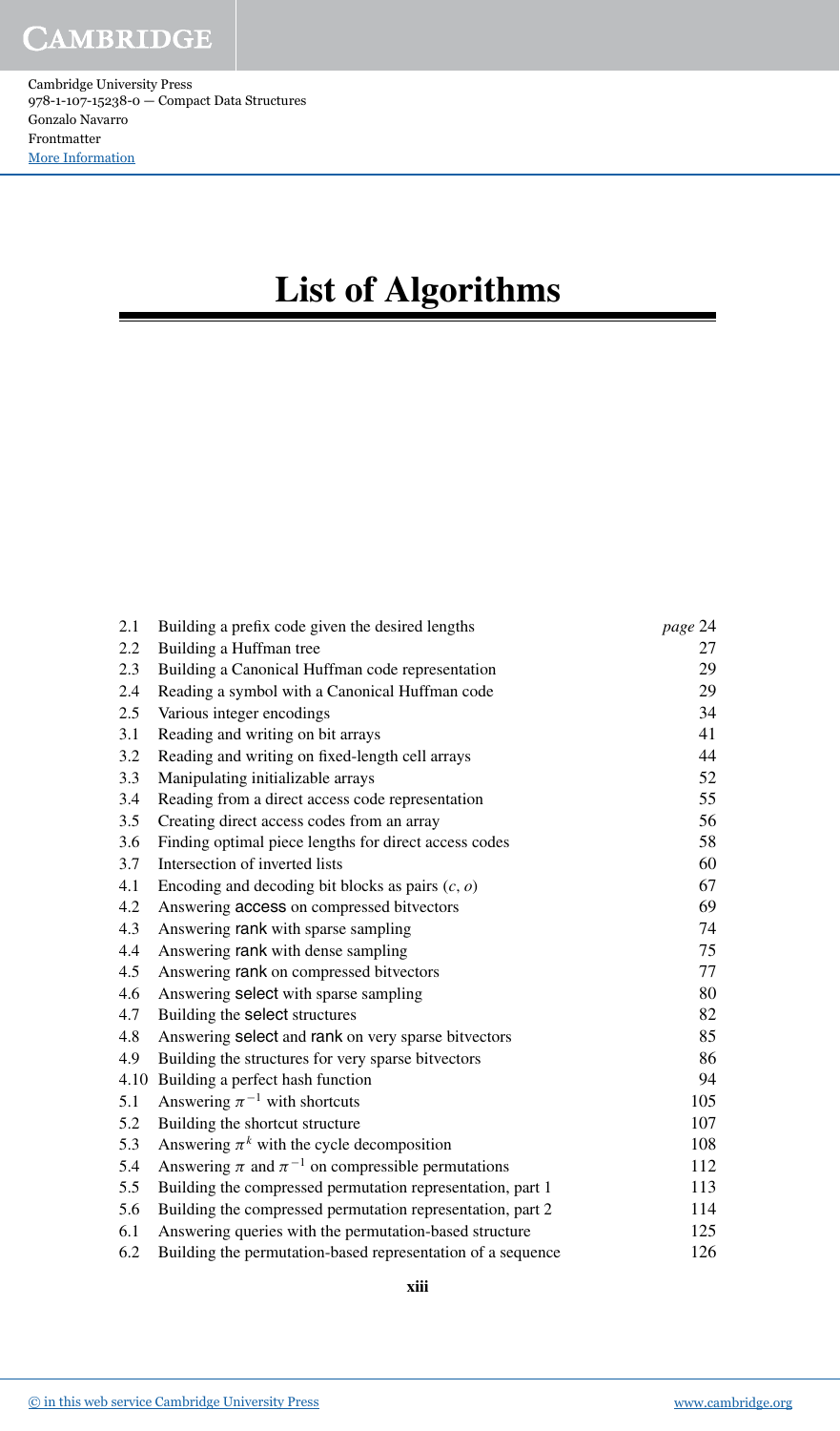Cambridge University Press 978-1-107-15238-0 — Compact Data Structures Gonzalo Navarro Frontmatter [More Information](www.cambridge.org/9781107152380)

#### **xiv list of algorithms**

| 6.3 | Answering access and rank with wavelet trees                      | 131 |
|-----|-------------------------------------------------------------------|-----|
| 6.4 | Answering select with wavelet trees                               | 134 |
| 6.5 | Building a wavelet tree                                           | 135 |
| 6.6 | Answering access and rank with wavelet matrices                   | 143 |
| 6.7 | Answering select with wavelet matrices                            | 144 |
| 6.8 | Building a wavelet matrix                                         | 145 |
| 6.9 | Building a suitable Huffman code for wavelet matrices             | 149 |
|     | 6.10 Building a wavelet matrix from Huffman codes                 | 150 |
|     | 6.11 Answering queries with alphabet partitioning                 | 153 |
|     | 6.12 Building the alphabet partitioning representation            | 155 |
|     | 6.13 Answering $\pi$ and $\pi^{-1}$ using sequences               | 156 |
|     | 6.14 Inverted list intersection using a sequence representation   | 158 |
|     | 6.15 Non-positional inverted list intersection                    | 159 |
|     | 6.16 Solving range quantile queries on wavelet trees              | 161 |
| 7.1 | Converting between leaf numbers and positions of rmM-trees        | 171 |
| 7.2 | Building the $C$ table for the rmM-trees                          | 174 |
| 7.3 | Building the rmM-tree                                             | 175 |
| 7.4 | Scanning a block for fwdsearch $(i, d)$                           | 177 |
| 7.5 | Computing fwdsearch $(i, d)$                                      | 178 |
| 7.6 | Computing bwdsearch $(i, d)$                                      | 181 |
| 7.7 | Scanning a block for $min(i, j)$                                  | 182 |
| 7.8 | Computing the minimum excess in $B[i, j]$                         | 183 |
| 7.9 | Computing mincount $(i, j)$                                       | 186 |
|     | 7.10 Computing minselect( <i>i</i> , <i>j</i> , <i>t</i> )        | 187 |
|     | 7.11 Computing rank $_{10}(i)$ on B                               | 189 |
|     | 7.12 Computing select <sub>10</sub> $(j)$ on B                    | 189 |
|     | 7.13 Finding the smallest segment of a type containing a position | 202 |
|     | 7.14 Solving $\text{rmq}_A$ with 2n parentheses                   | 204 |
|     | 7.15 Building the structure for succinct RMQs                     | 205 |
| 8.1 | Computing the ordinal tree operations using LOUDS                 | 216 |
| 8.2 | Computing $lca(u, v)$ on the LOUDS representation                 | 217 |
| 8.3 | Building the LOUDS representation                                 | 218 |
| 8.4 | Computing the cardinal tree operations using LOUDS                | 220 |
| 8.5 | Computing basic binary tree operations using LOUDS                | 221 |
| 8.6 | Building the BP representation of an ordinal tree                 | 223 |
| 8.7 | Computing the simple BP operations on ordinal trees               | 225 |
| 8.8 | Computing the complex BP operations on ordinal trees              | 227 |
| 8.9 | Building the BP representation of a binary tree                   | 230 |
|     | 8.10 Computing basic binary tree operations using BP              | 231 |
|     | 8.11 Computing advanced binary tree operations using BP           | 234 |
|     | 8.12 Building the DFUDS representation                            | 235 |
|     | 8.13 Computing the simple DFUDS operations on ordinal trees       | 239 |
|     | 8.14 Computing the complex DFUDS operations on ordinal trees      | 240 |
|     | 8.15 Computing the additional cardinal tree operations on DFUDS   | 241 |
|     | 8.16 Computing the labeled tree operations on LOUDS or DFUDS      | 244 |
|     | 8.17 Enumerating the path from $u$ to $v$ with LOUDS              | 247 |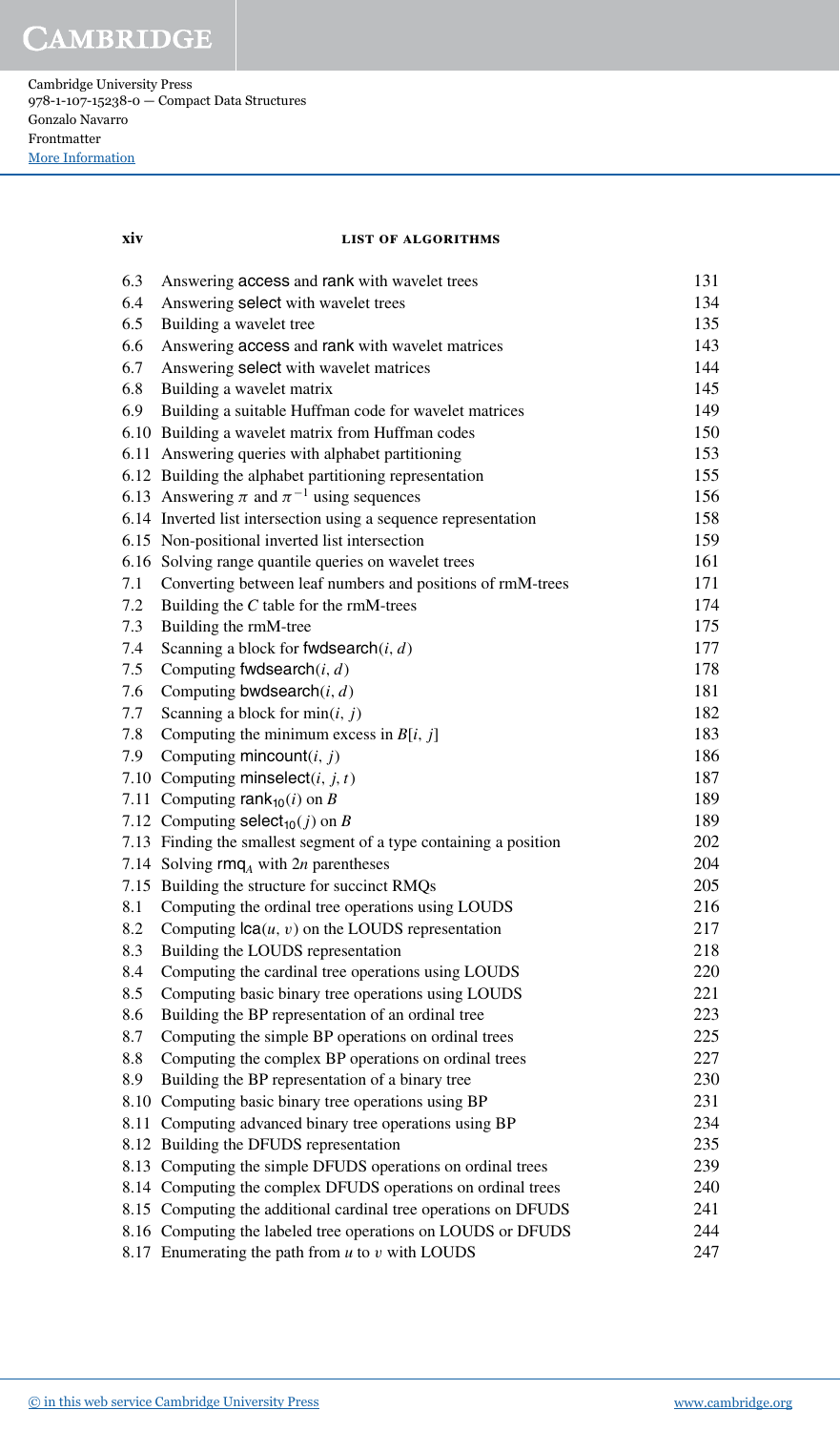Cambridge University Press 978-1-107-15238-0 — Compact Data Structures Gonzalo Navarro Frontmatter [More Information](www.cambridge.org/9781107152380)

|  | LIST OF ALGORITHMS |  |
|--|--------------------|--|
|  |                    |  |

| 8.18  | Extraction and pattern search in tries                       | 255 |
|-------|--------------------------------------------------------------|-----|
| 8.19  | Extraction of a text substring from its LZ78 representation  | 262 |
| 8.20  | Reporting the largest values in a range using a treap        | 265 |
| 8.21  | Computing $f^k(i)$ with the compact representation           | 268 |
| 8.22  | Computing $f^{-k}(i)$ with the compact representation        | 269 |
| 9.1   | Operations on general directed graphs                        | 283 |
| 9.2   | Operations on general undirected graphs                      | 284 |
| 9.3   | Operations on labeled directed graphs                        | 289 |
| 9.4   | Label-specific operations on directed graphs                 | 290 |
| 9.5   | Operation adj on a $k^2$ -tree                               | 293 |
| 9.6   | Operations neigh and rneigh on a $k^2$ -tree                 | 294 |
| 9.7   | Building the $k^2$ -tree                                     | 297 |
| 9.8   | Operations on one-page graphs                                | 300 |
| 9.9   | Operations degree and neigh on $k$ -page graphs              | 304 |
| 9.10  | Operation $\text{adj}$ on <i>k</i> -page graphs              | 305 |
| 9.11  | Operations on planar graphs                                  | 312 |
| 9.12  | Finding which neighbor of $u$ is $v$ on planar graphs        | 313 |
| 9.13  | Additional operations on the planar graph representation     | 314 |
| 9.14  | Operations neigh and degree on triangular graphs             | 317 |
| 9.15  | Operation adj on triangular graphs                           | 318 |
| 9.16  | Object-object join on RDF graphs using $k^2$ -trees          | 331 |
| 9.17  | Subject-object join on RDF graphs using $k^2$ -trees         | 332 |
| 9.18  | Routing on a planar graph through locally maximum benefit    | 333 |
| 9.19  | Routing on a planar graph through face traversals            | 334 |
| 9.20  | Two-visibility drawing of a planar graph                     | 337 |
| 10.1  | Answering count with a wavelet matrix                        | 351 |
| 10.2  | Procedures for report on a wavelet matrix                    | 354 |
| 10.3  | Finding the leftmost point in a range with a wavelet matrix  | 356 |
| 10.4  | Finding the highest points in a range with a wavelet matrix  | 357 |
| 10.5  | Procedure for report on a $k^2$ -tree                        | 360 |
| 10.6  | Answering top with a wavelet matrix                          | 363 |
| 10.7  | Prioritized traversal for top on a $k^2$ -tree               | 368 |
| 10.8  | Recursive traversal for top on a $k^2$ -tree                 | 370 |
| 10.9  | Procedure for <b>closest</b> on a $k^2$ -tree                | 375 |
| 10.10 | Searching for $P$ in a grammar-compressed text $T$           | 387 |
| 11.1  | Comparing P with $T[A[i], n]$ using $\Psi$                   | 399 |
| 11.2  | Backward search on a compressed suffix array                 | 402 |
| 11.3  | Obtaining $A[i]$ on a compressed suffix array                | 404 |
| 11.4  | Displaying $T[j, j + \ell - 1]$ on a compressed suffix array | 405 |
| 11.5  | Backward search on an FM-index                               | 406 |
| 11.6  | Obtaining $A[i]$ on an FM-index                              | 408 |
| 11.7  | Displaying $T[j, j + \ell - 1]$ on an FM-index               | 408 |
| 11.8  | Building the BWT of a text $T$ in compact space              | 417 |
| 11.9  | Generating the partition of A for BWT construction           | 418 |
|       | 11.10 Computing the suffix tree operations                   | 425 |
|       | 11.11 Building the suffix tree components                    | 429 |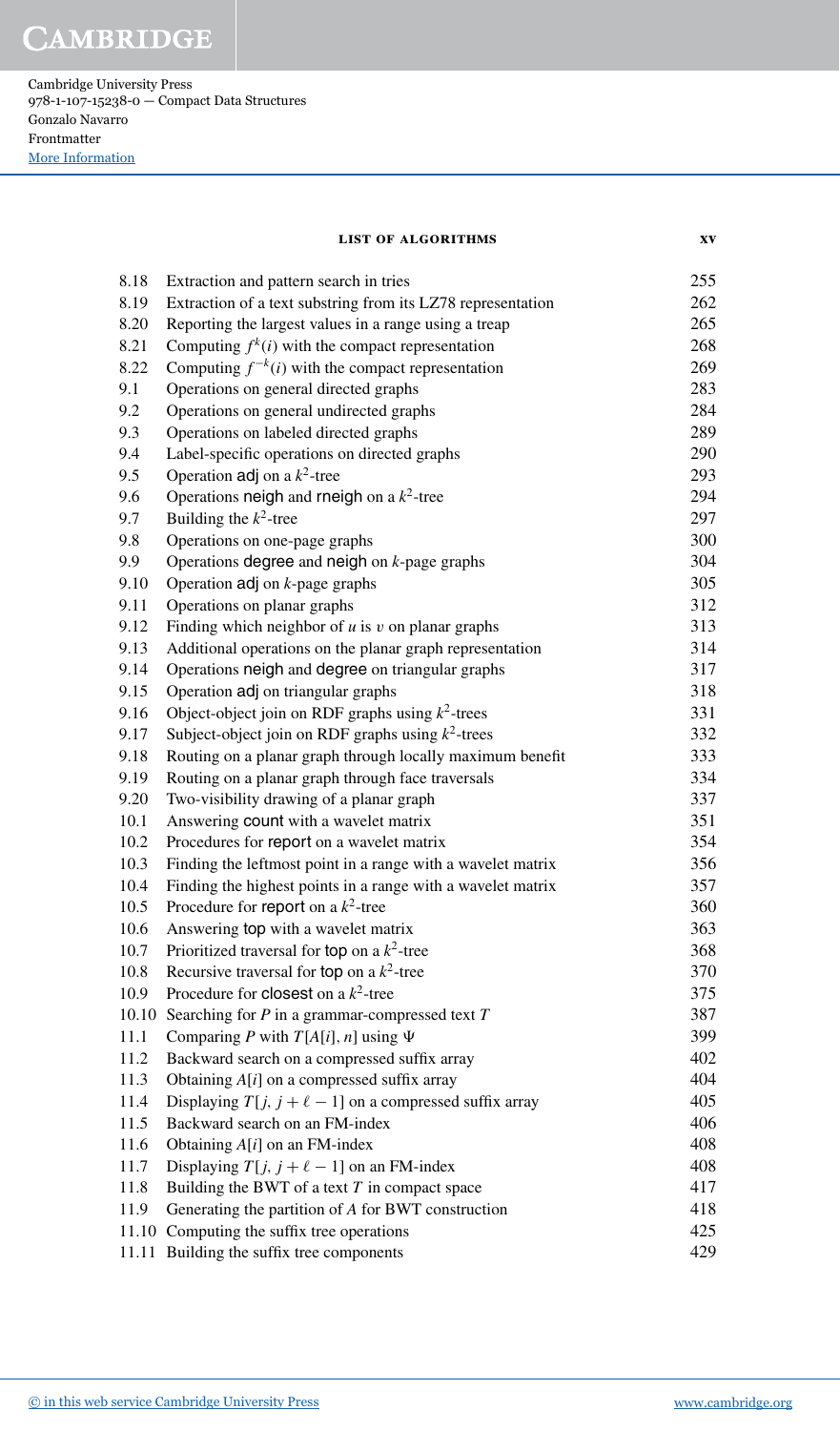Cambridge University Press 978-1-107-15238-0 — Compact Data Structures Gonzalo Navarro Frontmatter [More Information](www.cambridge.org/9781107152380)

### **xvi list of algorithms**

|      | 11.12 Finding the maximal intervals of $P$ that occur often in $T$ | 431 |
|------|--------------------------------------------------------------------|-----|
|      | 11.13 Emulating operations on virtual suffix tree nodes            | 433 |
|      | 11.14 Subpath search on BWT-like encoded labeled trees             | 435 |
|      | 11.15 Navigation on BWT-like encoded labeled trees                 | 437 |
|      | 11.16 Document listing                                             | 439 |
| 12.1 | Answering access and rank queries on a dynamic bitvector           | 453 |
| 12.2 | Answering select queries on a dynamic bitvector                    | 454 |
| 12.3 | Processing insert on a dynamic bitvector                           | 456 |
| 12.4 | Processing delete on a dynamic bitvector, part 1                   | 458 |
| 12.5 | Processing delete on a dynamic bitvector, part 2                   | 459 |
| 12.6 | Processing bitset and bitclear on a dynamic bitvector              | 460 |
| 12.7 | Answering access queries on a sparse dynamic bitvector             | 463 |
| 12.8 | Inserting and deleting symbols on a dynamic wavelet tree           | 466 |
| 12.9 | Inserting and deleting symbols on a dynamic wavelet matrix         | 468 |
|      | 12.10 Inserting and deleting leaves in a LOUDS representation      | 470 |
|      | 12.11 Inserting and deleting leaves in a LOUDS cardinal tree       | 471 |
|      | 12.12 Inserting and deleting nodes in a BP representation          | 473 |
|      | 12.13 Inserting and deleting nodes in a DFUDS representation       | 475 |
|      | 12.14 Inserting parentheses on a dynamic rmM-tree                  | 477 |
|      | 12.15 Computing fwdsearch $(i, d)$ on a dynamic rmM-tree           | 478 |
|      | 12.16 Computing the minimum excess in a dynamic rmM-tree           | 479 |
|      | 12.17 Inserting and deleting grid points using a wavelet matrix    | 481 |
|      | 12.18 Inserting and deleting grid points using a $k^2$ -tree       | 483 |
|      | 12.19 Inserting a document on a dynamic FM-index                   | 488 |
|      | 12.20 Locating and displaying on a dynamic FM-index                | 489 |
|      | 12.21 Deleting a document on a dynamic FM-index                    | 491 |
| 13.1 | Reporting $\tau$ -majorities from an encoding                      | 508 |
| 13.2 | Performing the LZ76 parsing                                        | 512 |
| 13.3 | Reporting occurrences on the LZ76-index                            | 517 |
| 13.4 | Answering count with a wavelet matrix on disk                      | 531 |
| 13.5 | Backward search on a reduced FM-index                              | 538 |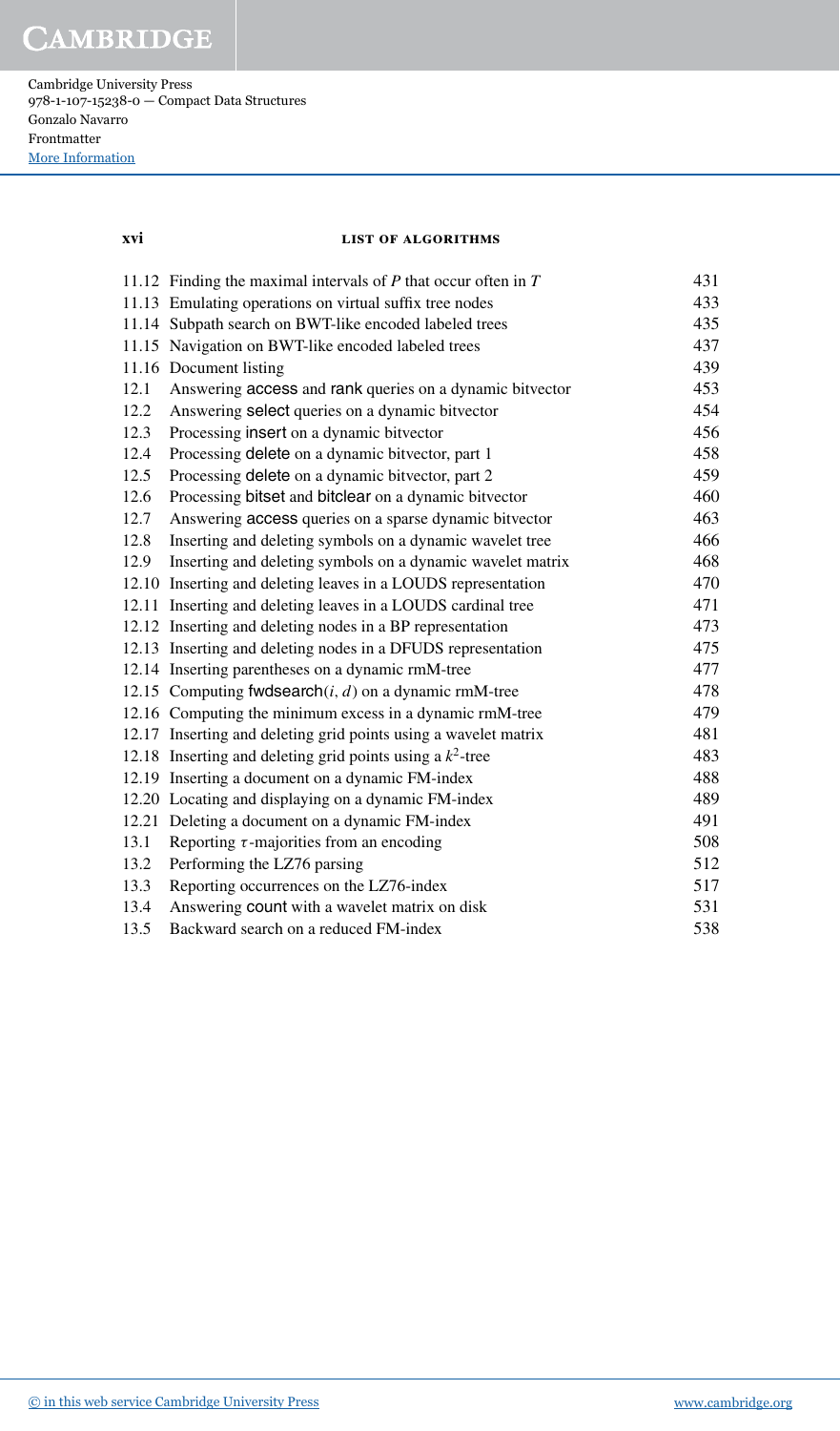### **Foreword**

This is a delightful book on data structures that are both time and space eficient. Space as well as time eficiency is crucial in modern information systems. Even if we have extra space somewhere, it is unlikely to be close to the processors. The space used by most such systems is overwhelmingly for structural indexing, such as B-trees, hash tables, and various cross-references, rather than for "raw data." Indeed data, such as text, take far too much space in raw form and must be compressed. A system that keeps both data and indices in a compact form has a major advantage.

Hence the title of the book. Gonzalo Navarro uses the term "compact data structures" to describe a newly emerging research area. It has developed from two distinct but interrelated topics. The older is that of text compression, dating back to the work of Shannon, Fano, and Huffman (among others) in the late 1940s and early 1950s (although text compression as such was not their main concern). Through the last half of the 20th century, as the size of the text to be processed increased and computing platforms became more powerful, algorithmics and information theory became much more sophisticated. The goal of data compression, at least until the year 2000 or so, simply meant compressing information as well as possible and then decompressing each time it was needed. A hallmark of compact data structures is working with text in compressed form saving both decompression time and space. The newer contributing area evolved in the 1990s after the work of Jacobson and is generally referred to as "succinct data structures." The idea is to represent a combinatorial object, such as a graph, tree, or sparse bit vector, in a number of bits that differs from the information theory lower bound by only a lower order term. So, for example, a binary tree on *n* nodes takes only  $2n + o(n)$  bits. The trick is to perform the necessary operations, e.g., find child, parent, or subtree size, in constant time.

Compact data structures take into account both "data" and "structures" and are a little more tolerant of "best effort" than one might be with exact details of information theoretic lower bounds. Here the subtitle, "A Practical Approach," comes into play. The emphasis is on methods that are reasonable to implement and appropriate for today's (and tomorrow's) data sizes, rather than on the asymptotics that one sees with the "theoretical approach."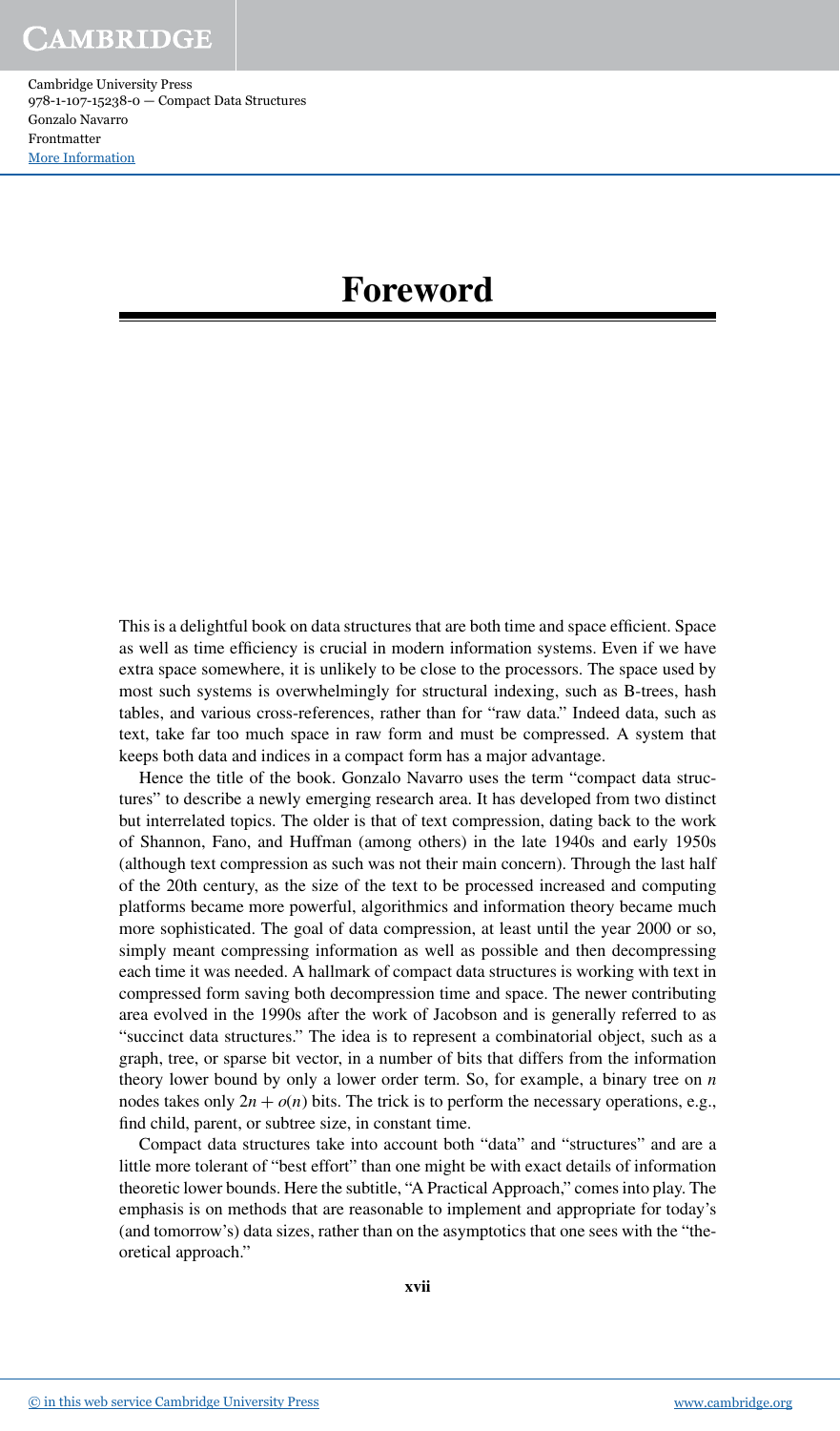Cambridge University Press 978-1-107-15238-0 — Compact Data Structures Gonzalo Navarro Frontmatter [More Information](www.cambridge.org/9781107152380)

#### **xviii foreword**

Reading the book, I was taken with the thorough coverage of the topic and the clarity of presentation. Finding, easily, speciic results was, well, easy, as suits the experienced researcher in the ield. On the other hand, the careful exposition of key concepts, with elucidating examples, makes it ideal as a graduate text or for the researcher from a tangentially related area. The book covers the historical and mathematical background along with the key developments of the 1990s and early years of the current century, which form its core. Text indexing has been a major driving force for the area, and techniques for it are nicely covered. The final two chapters point to long-term challenges and recent advances. Updates to compact data structures have been a problem for as long as the topic has been studied. The treatment here is not only state of the art but will undoubtedly be a major influence on further improvements to dynamic structures, a key aspect of improving their applicability. The inal chapter focuses on encodings, working with repetitive text, and issues of the memory hierarchy. The book will be a key reference and guiding light in the field for years to come.

> *J. Ian Munro University of Waterloo*